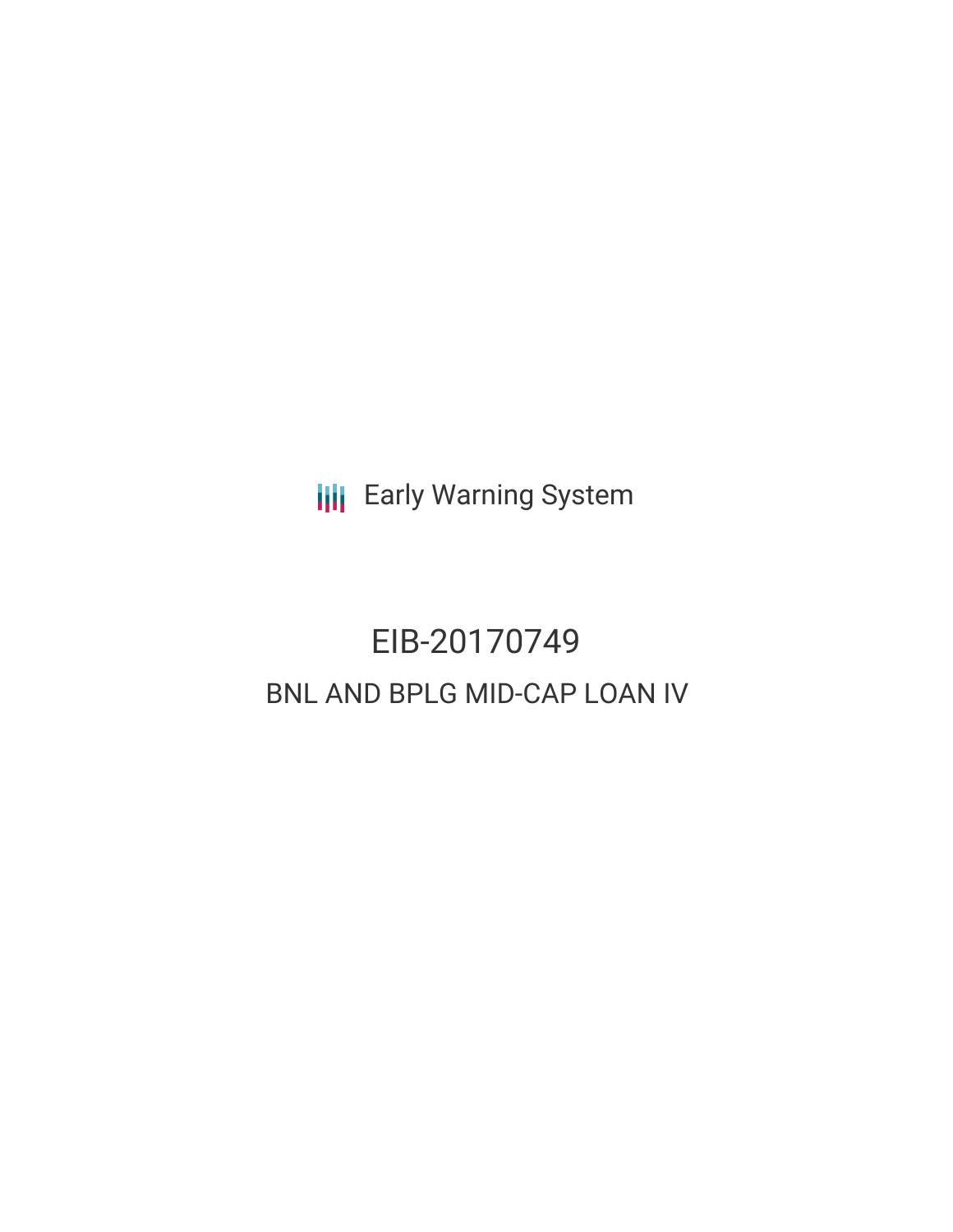

### **Quick Facts**

| <b>Countries</b>              | Italy                                                                         |
|-------------------------------|-------------------------------------------------------------------------------|
| <b>Financial Institutions</b> | European Investment Bank (EIB)                                                |
| <b>Status</b>                 | Proposed                                                                      |
| <b>Bank Risk Rating</b>       |                                                                               |
| <b>Borrower</b>               | BANCA NAZIONALE DEL LAVORO SPA, BNP PARIBAS LEASE GROUP LEASING SOLUTIONS SPA |
| <b>Sectors</b>                | Agriculture and Forestry, Finance, Industry and Trade                         |
| Investment Type(s)            | Loan                                                                          |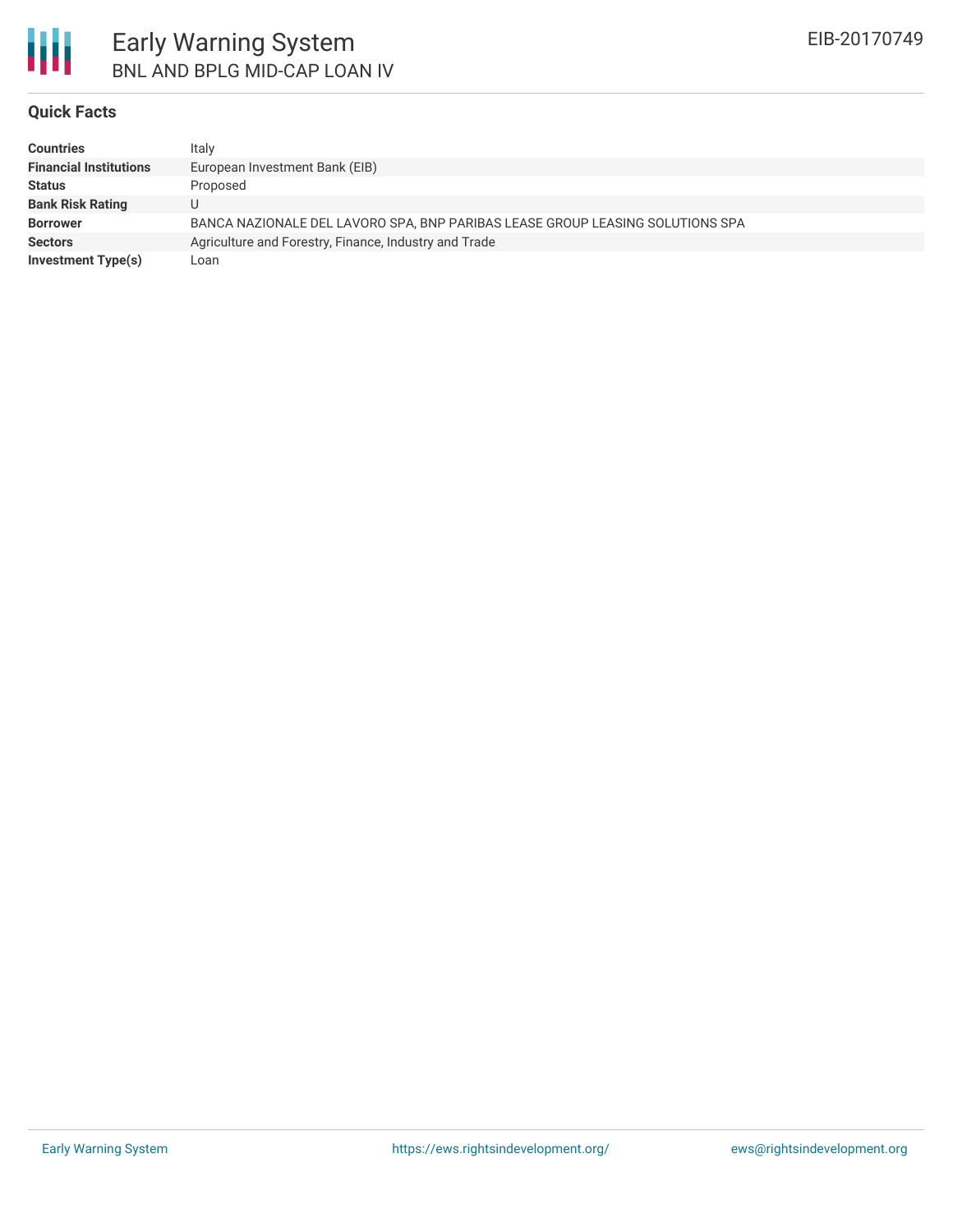

## **Project Description**

This project finances investments promoted by mainly Italian mid-cap companies operating in the industry, services, agriculture and tourism sectors. Mid-cap companies in other EU member states are not excluded.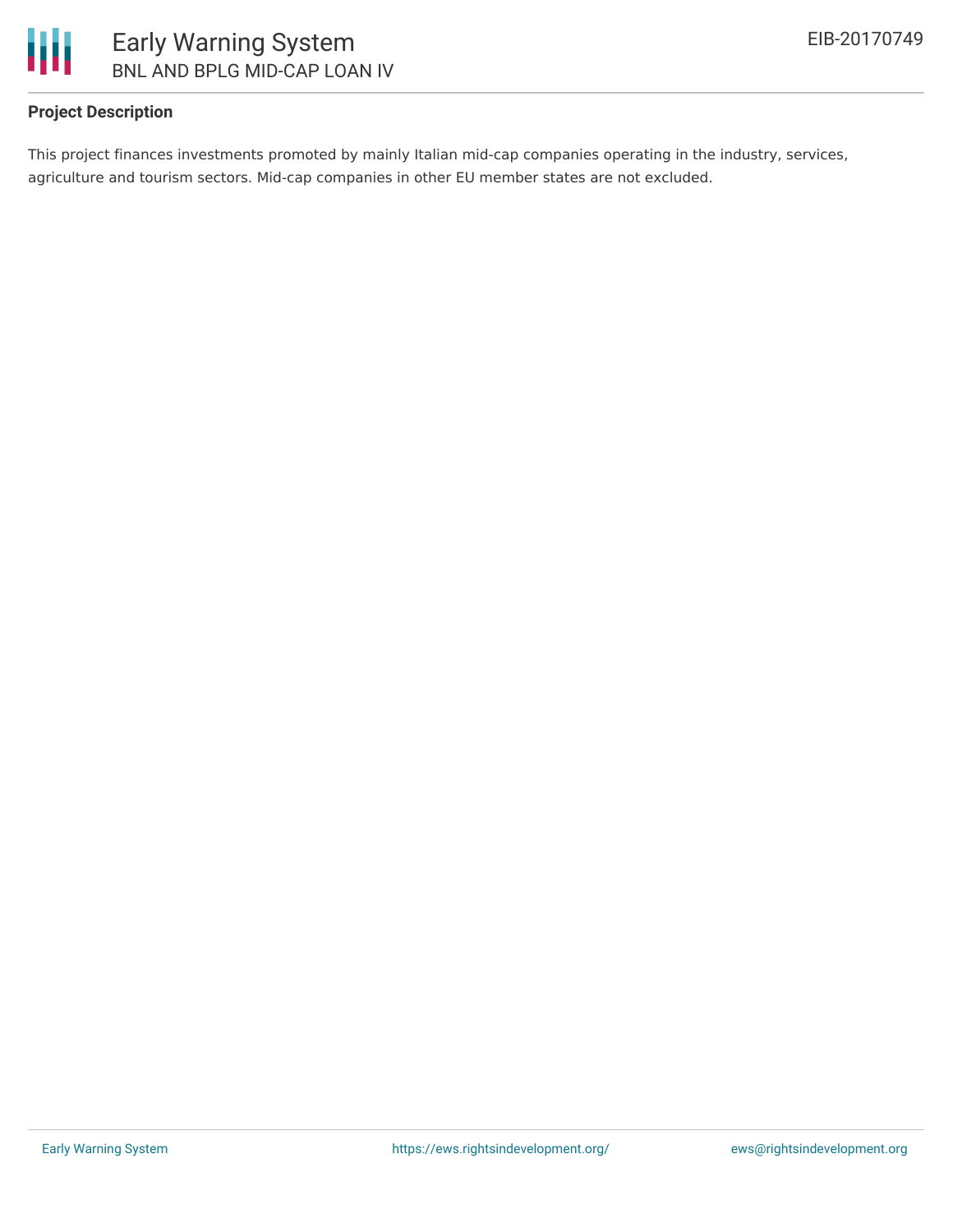### **Investment Description**

European Investment Bank (EIB)